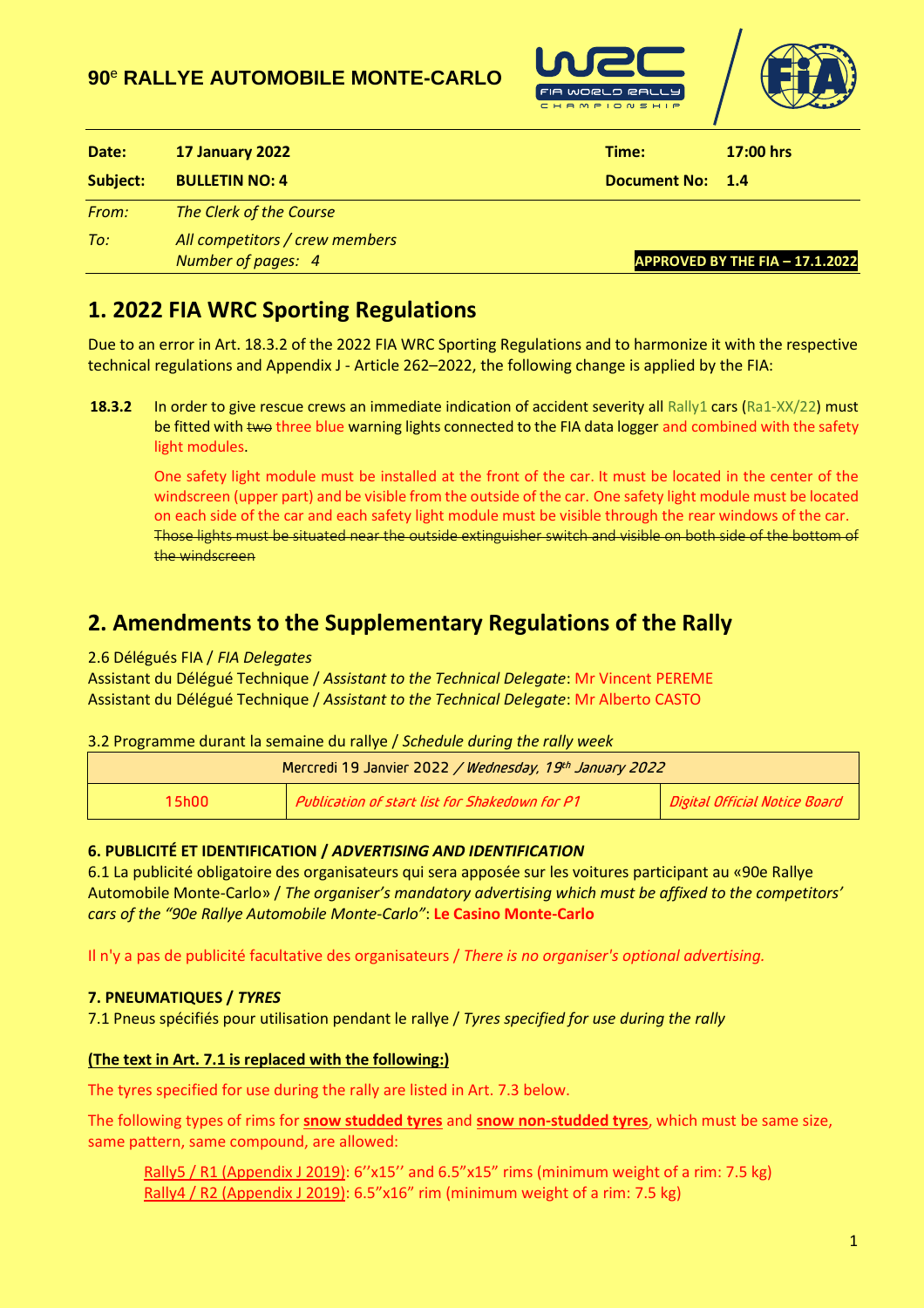



#### 7.3 Quantités / *Quantities (now with specified tyres)*

|                                               | List 1 (WRC cars RC1)<br>(2022 FIA WRC SR Art. 13.2) |    | List 2 (other 4WD cars)<br>(2021 FIA WRC SR Art. 13.2) |    | <b>All other cars</b><br>(2021 FIA WRC SR Art. 13.3 - 13.4) |
|-----------------------------------------------|------------------------------------------------------|----|--------------------------------------------------------|----|-------------------------------------------------------------|
| Soft                                          | 235/40-18<br><b>PZERO WRC S</b>                      | 20 | 235/40-18<br><b>PZERO RA7+</b>                         | 20 | Free                                                        |
| Super Soft                                    | 235/40-18<br><b>PZERO WRC SS</b>                     | 24 | 235/40-18<br><b>PZERO RA9</b>                          | 16 | Free                                                        |
| Neige (non cloutés)<br>Snow (non-studded)     | 235/40-18<br>SOTTOZERO STZ-B                         | 12 | 235/40-18<br><b>SOTTOZERO STZ-B</b>                    | 12 | Free                                                        |
| Neige (cloutés)<br>Snow (studded)             | 235/40-18<br>SOTTOZERO STZ-B (Studs)                 | 24 | 235/40-18<br>SOTTOZERO STZ-B (Studs)                   | 24 | Free                                                        |
| <b>Total alloué</b><br><b>Total allocated</b> | 80                                                   |    | 72                                                     |    | Free                                                        |
| Maxi à utiliser<br>Max to use                 | <b>38 (includes shakedown)</b>                       |    | 32                                                     |    | 32                                                          |

#### **8. FUEL**

Due to technical limitations P2 and P3 competitors are not obliged to use the FIA Sustainable Fuel. Therefore, the FIA has granted a waiver for Art. 62.1.1 of the 2022 FIA WRC Sporting Regulations and Art. 8 is amended as follows:

All priority P1  $\frac{1}{2}$  definitions must use the FIA fuel as provided by the FIA appointed supplier. The supplier appointed by the FIA for 2022 is "P1 RACING FUELS" which is authorized to manage the fuel orders and the refuelling services.

All **P2, P3 and** non-priority drivers & RGT drivers must use either:

- the FIA WRC 2022 fuel following the same conditions and rules as the priority **P1** drivers,
- Or the P1 RON98 fuel (Super Unleaded 98) as provided by ACM appointed supplier "P1 RACING FUELS" which is authorized to carry out fuel ordering and refuelling services.

All competitors must ensure their cars carry sufficient fuel between refuelling zones to complete the distances shown in the itinerary plus at least 3 litres for any fuel sample checks (2022 FIA WRC Art. 62.3.4).

Any addition of any product to the authorized fuels (P1 fuel) is strictly forbidden.

## 12.15 Tyre Fitting Zone (TFZ) – Clarification

Team member(s) allowed in the Tyre Fitting Zones on Friday and Satuday are allowed to bring auxiliary lights. Any tools needed for the installation must be carried in the rally car.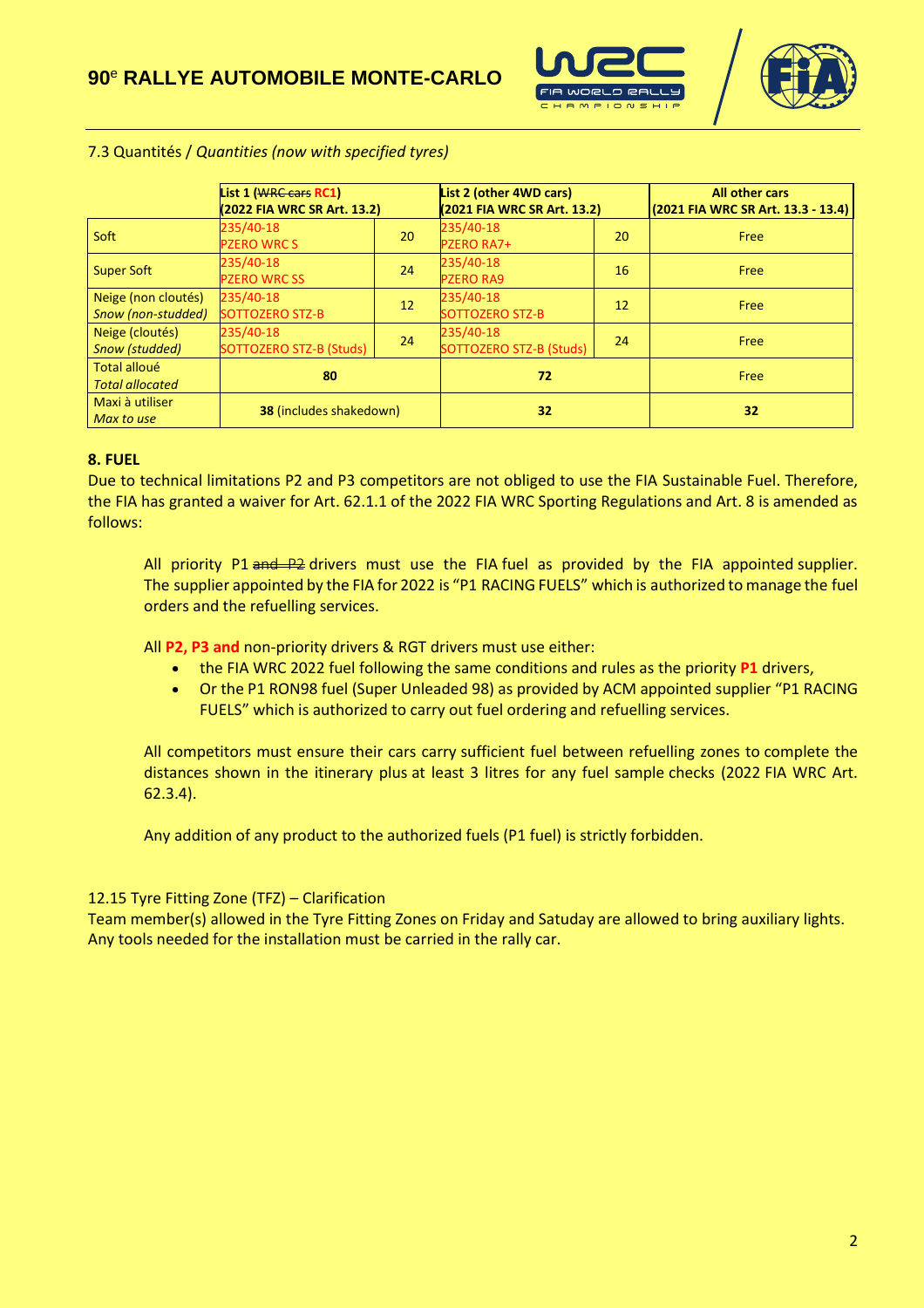## **90** <sup>e</sup> **RALLYE AUTOMOBILE MONTE-CARLO**





#### 12.17 RALLY1 – HYBRID STRATEGY - DETAILS

| Reference version of HY documentation<br>and user guide (see Appendix XV / WRC<br><b>Sporting Regs)</b>    | WRC Hybrid documentation race unit 20220112.7z |
|------------------------------------------------------------------------------------------------------------|------------------------------------------------|
| Max SOC to be defined in<br>the documentation and user guide (see<br>Appendix XV / WRC Sporting Regs)      | 80% (see HPS01 User Guide / Conditions of use) |
| Maximum energy released per hybrid<br>boost (see Appendix XV / WRC Sporting<br>Regs)                       | See the table on the right                     |
| Minimum recovered energy threshold to<br>define a "valid regen"                                            | 30kJ                                           |
| Minimum recovered energy threshold to<br>terminate a hybrid boost (see Appendix<br>XV / WRC Sporting Regs) | 3kJ                                            |

| SS             | Length | <b>Hybrid Boost</b> |
|----------------|--------|---------------------|
|                | [km]   | [kJ]                |
| <b>SD</b>      | 2,29   | 240                 |
| 1              | 15,20  | 130                 |
| $\overline{2}$ | 23,25  | 100                 |
| 3              | 18,33  | 110                 |
| 4              | 13,49  | 150                 |
| 5              | 17,11  | 120                 |
| 6              | 18,33  | 110                 |
| 7              | 13,49  | 150                 |
| 8              | 17,11  | 120                 |
| 9              | 16,80  | 120                 |
| 10             | 17,04  | 120                 |
| 11             | 20,79  | 100                 |
| 12             | 17,04  | 120                 |
| 13             | 20,79  | 100                 |
| 14             | 19,37  | 100                 |
| 15             | 14,26  | 140                 |
| 16             | 19,37  | 100                 |
| 17             | 14,26  | 140                 |

#### **17. GALA DINNER**

17.1 Attendance Requirements

- Top 3 of the "General" classification
- The manufacturer winning the "General" classification
- The driver and the co-driver winning the "Promotion" classification

#### **18. COVID-19** (Bulletin 3, Attachment 1)

Opening hours for the return PCR testing have been amended: Saturday, 22nd and Sunday 23rd from **8:00 - 13:00**. Pre-registration is available at <https://www.covid19testing.eu/en-gb/?locationId=S1717> or by scanning the QR code below with a smartphone: